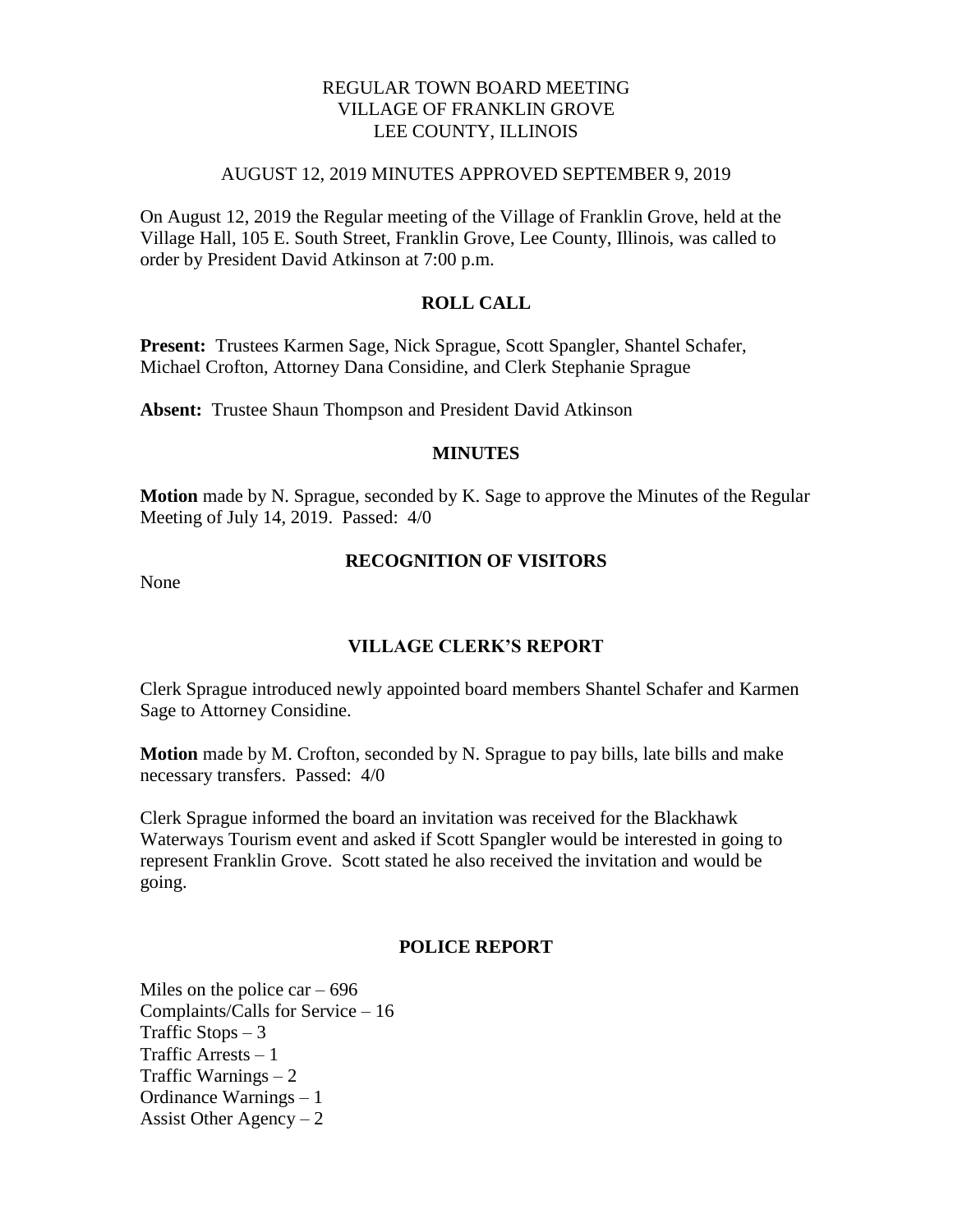# **LEGAL ISSUES (Attorney Considine)**

Attorney Considine asked if there had been progress on the house at 236 N. State Street. The board informed her the house has been torn down and it was done in the time it was required to be done. Trustee Spangler said he hasn't heard anything as far as a rebuild is concerned, the foundation has to be inspected for approval before any rebuilding can be done.

## **GENERAL ISSUES**

None

## C**OMMITTEE REPORTS**

# **STREETS & ALLEYS**

(N. Sprague Chairman)

The ditch was dug out, grass seed blanket was put down. Trustee Sprague asked who did the work. Trustee Crofton stated Pitzer did the work. Trustee Sprague asked who did the work down at the park. Trustee Crofton stated Sauk Valley Plumbing did the work at the park. Trustee Sprague stated he thought our guys were supposed to do it. Trustee Crofton stated they were supposed to and he doesn't know who approved for someone else to do the work. He said he was originally told it would be done before Harvest Fest, then he found out it wasn't done before Harvest Fest but they just went ahead and turned the water on. Trustee Spangler said he was aware they were going to turn it on because they needed to have water for the events that were taking place at the park.

#### **WATER & SEWER**

(M. Crofton Chairman)

Trustee Crofton informed the board he's had two plumbers at the school and they want to bore it, he has not received estimates yet. He stated there should be something in writing from the school stating the village is getting the property before the village pays to have the water line put in. Attorney Considine stated it could be handled several ways; letters of intent, memorandums of understanding, contract for contingencies. Attorney Considine suggested it be specifically listed on the agenda for the next meeting terms for the agreement.

Trustee Schafer asked if there were plans for a new basketball court since the courts at the old middle school were tore down. No plans for new courts at this time.

## **COMMUNITY DEVELOPMENT**

Trustee Sage said the property north of her has flags now, but no work has been started yet.